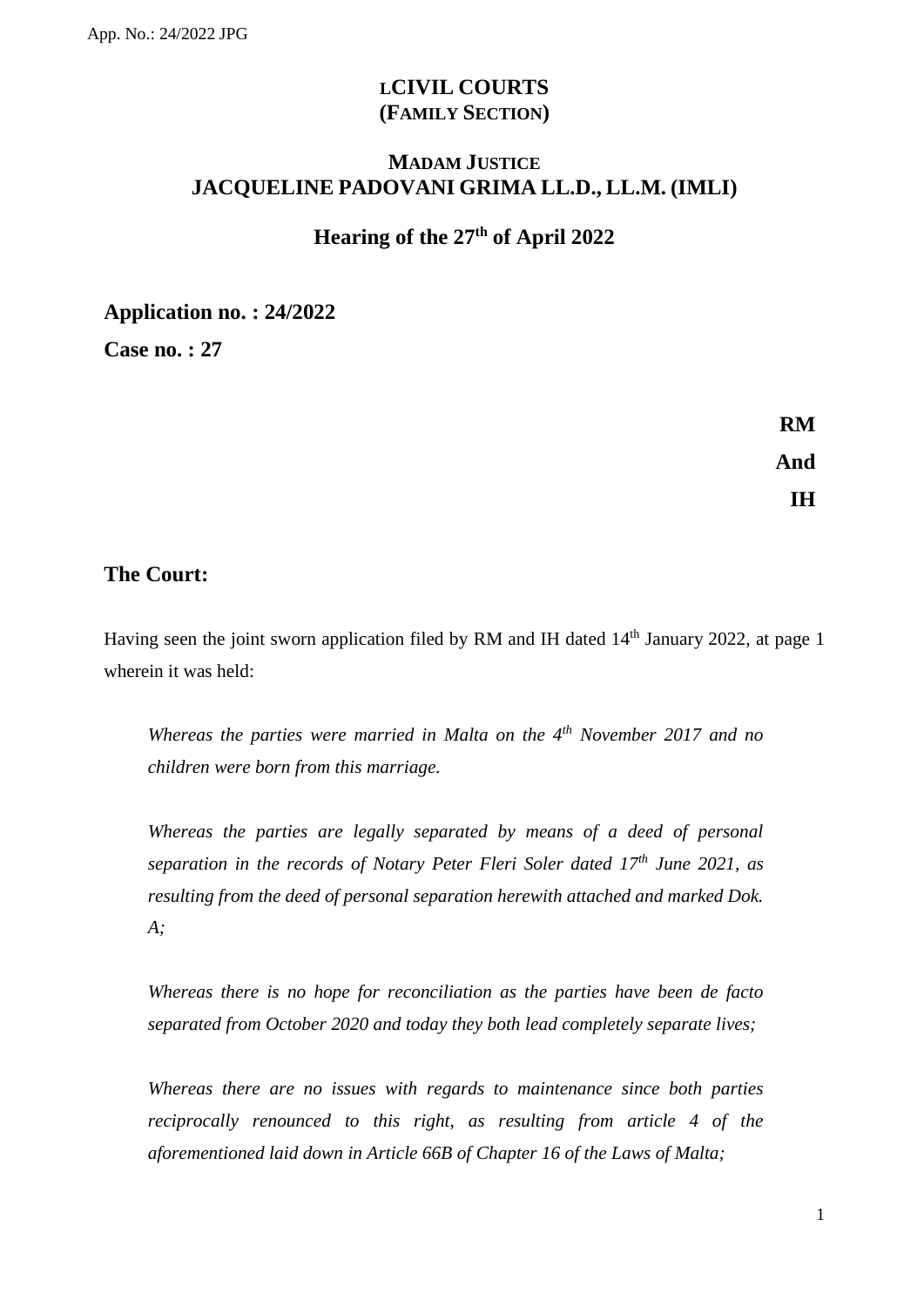*Thus both parties humbly request this Honorable Court to:*

- *1. Dissolve the marriage contracted by the parties;*
- *2. Order the Registrar of Courts to inform the Director of the Public Registry of the dissolution of the parties' marriage, within a time-frame indicated by the said Court, so that such dissolution is registered in the Public Registry;*

Having seen that the application and documents, the decree and notice of hearing have been duly notified according to law;

Having seen the exhibited documents and all the case acts;

Having seen the Articles 66A, 66B u 66C of Chapter 16 of the Laws of Malta;

#### **Considers:**

**RM** testified (vide affidavit Dok RM1, at page 7) that the parties were married on the  $4<sup>th</sup>$  of November 2017 and that from this marriage no children were born. He stated that this marriage broke down and they separated by virtue of a contract dated  $17<sup>th</sup>$  of June 2021, in the acts of Notary Dr Peter Fleri Soler. Moreover, they were separated de facto as from October 2020. He declared that there is no prospect of reconciliation with his wife and that there are no pending maintenance arrears due.

**IH** testified (vide affidavit Dok IMH at page 8) and confirmed and corroborated with her husband's testimony.

#### **Deliberates:**

According to Law, it is confirmed in Articles 66A and 66B of Chapter 16 of the Laws of Malta:

*66A. (1) Each of the spouses shall have the right to demand divorce or dissolution of the marriage as provided in this Sub-Title. It shall not be required that, prior to the demand of divorce, the spouses shall be separated from each other by means of a contract or of a judgement.*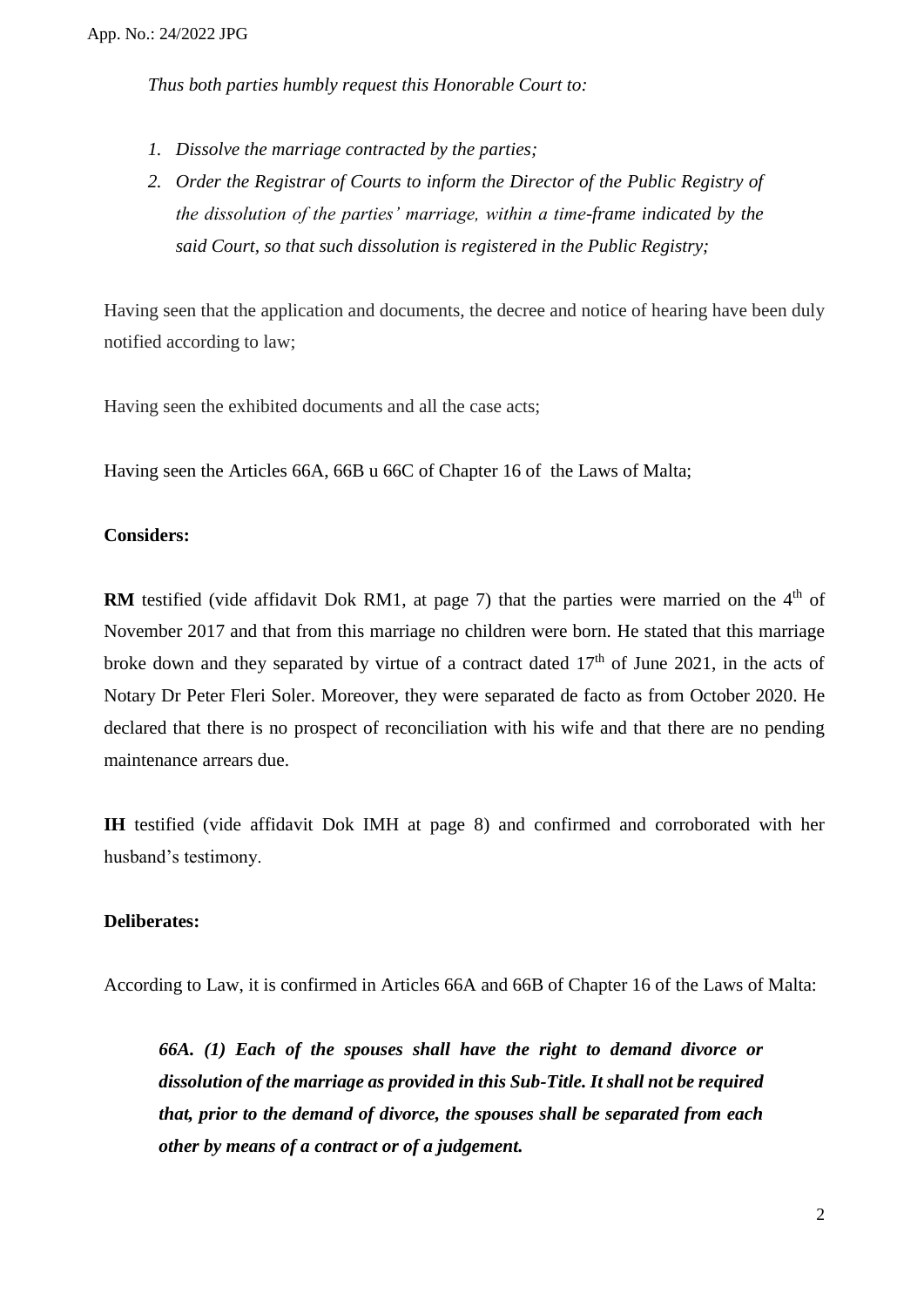*(omisis)*

*66B. Without prejudice to the following provisions of this article, divorce shall not be granted except upon a demand made jointly by the two spouses or by one of them against the other spouse, and unless the Court is satisfied that:*

- *(a) upon a demand made jointly by the two spouses, on the date of commencement of the divorce proceedings, the spouses shall have lived apart for a period of, or periods that amount to, at least 6 months out of the preceding year: Provided that when the demand is made by one of the spouses against the other spouse, on the date of commencement of the divorce proceedings, the spouses shall have lived apart for a period of, or periods that amount to, at least one year out of the preceding two years; or*
- *(b) on the date of commencement of the divorce proceedings, the spouses are separated by means of a contract or court judgment; and*
- *(c) there is no reasonable prospect of reconciliation between the spouses; and*
- *(d) the spouses and all of their children are receiving adequate maintenance, where this is due, according to their particular circumstances, as provided in article 57:*

*Provided that the spouses may, at any time, renounce their right to maintenance: Provided further that for purposes of this paragraph, maintenance ordered by the court by a judgement of separation or agreed to between the spouses in a contract of separation, shall be deemed to be adequate maintenance:* 

*Provided further that a divorce pronounced between spouses who were separated by a contract or by a judgement shall not bring about any change in what was ordered or agreed to between them, except for the effects of divorce resulting from the law.*

#### **Considers:**

The Court has seen that the parties were married on the  $4<sup>th</sup>$  of November 2017 (vide marriage certificate Dok MC at page 13, bearing progressive registration number 3407/2017) and no